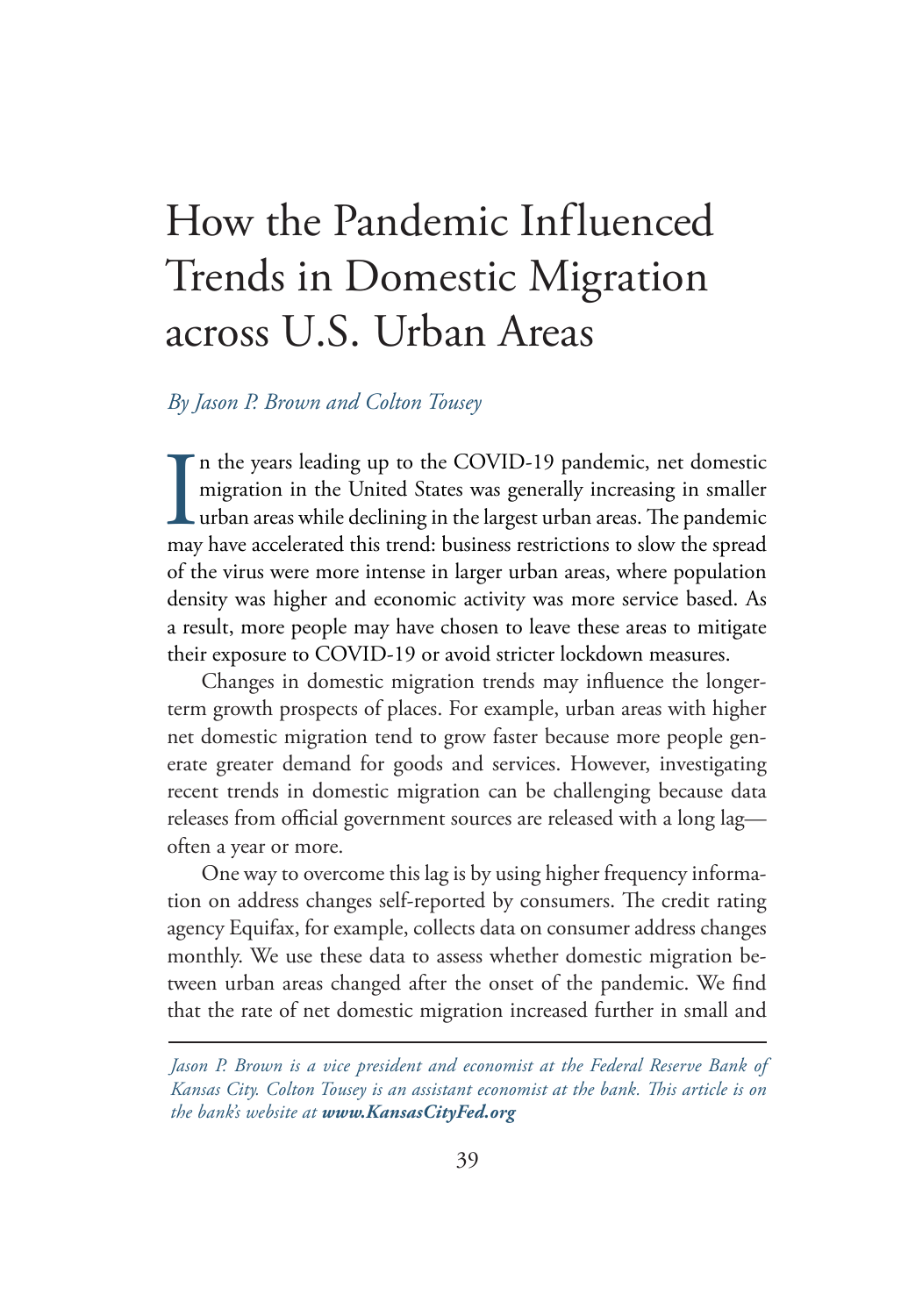medium urban areas and declined further in very large urban areas. Moreover, the relationship between net domestic migration and two of its historical driving factors—population density and natural amenities—diminished only slightly during the pandemic. Our findings suggest that though the pandemic influenced net domestic migration, it has not yet drastically altered migration trends to less crowded urban areas with higher natural amenities.

Section I documents the trends in U.S. domestic migration by urban area before and during the pandemic. Section II estimates the relationship between historical factors driving migration and shows that those factors have not materially changed in importance during the pandemic.

#### **I. Trends in Urban Domestic Migration**

Measures of domestic migration often distinguish between moves within the same urban area and moves to different areas. The reason for this distinction is that moves within the same urban area are more likely to be housing-related, while moves to another area are more likely to be job-related (Frey 2019). Recent studies on migration within urban areas, for example, tend to emphasize differences in housing prices and rent in the urban core versus in the suburbs (Gupta and others 2021; Ramani and Bloom 2021). In this article, we focus on domestic migration between urban areas because these moves are more likely to be jobor pandemic-related. Moreover, moves between urban areas are more likely to represent longer-term changes in domestic migration.

The largest challenge in measuring domestic migration between urban areas close to the timing of an event, such as the pandemic, is data availability. Most measures of domestic migration are released with a multi-year lag and typically have limited geographical coverage. For example, the American Community Survey (ACS) releases migration data annually with at least a one-year lag; however, movement at the county level is only available over a five-year window. Although the Internal Revenue Service (IRS) Statistics of Income (SOI) capture county-to-county migration, SOI data, too, are released with a long lag and currently only available through 2018.

One possible solution is to use higher-frequency data from credit bureaus, which track not only individuals' debt but also their general location. When people move, they typically update their address with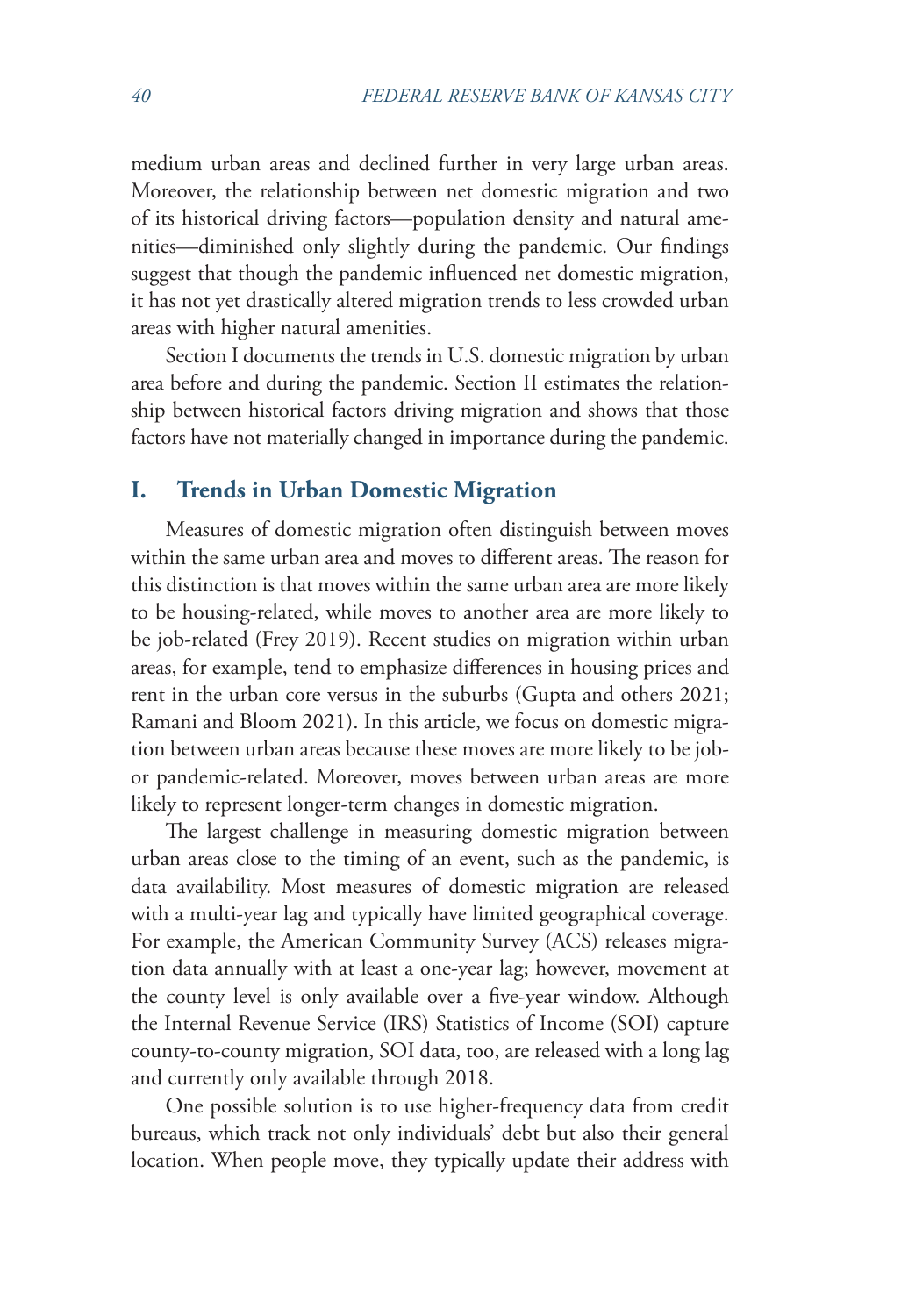financial institutions shortly thereafter, and credit rating agencies such as Equifax include these address changes in their data collection process. Recent work by DeWaard, Johnson, and Whitaker (2018) shows that one such data source, the Federal Reserve Bank of New York Consumer Credit Panel/Equifax (CCP), is comparable—and in some ways superior—to standard data used to study migration. One major advantage of the CCP is the frequency and timeliness of the data: the CCP is released quarterly about one month after the end of the quarter. Another advantage is the spatial disaggregation available in the CCP, which captures moves between counties and even between census block groups. One disadvantage, however, is that our measures may not capture moves of individuals without access to credit markets—typically, lower-income individuals (Wardrip and Hunt 2013; DeWaard, Johnson, and Whitaker 2018).

We use the CCP to measure migration between different urban areas. The CCP is a nationally representative anonymous random sample from Equifax credit files that tracks the credit use and address of approximately 12 million individuals at a quarterly frequency. We use the CCP county information and group counties into urban areas known as core-based statistical areas (CBSAs).1 The U.S. Census Bureau defines CBSAs as either micropolitan or metropolitan depending on the population of urban areas within each county and neighboring counties. Constructing county tabulations allows us to show domestic migration from the smallest to the largest urban areas in the country. We label CBSAs as "small urban" (fewer than 220,000 people, such as Shawnee, OK), "medium urban" (220,000 to <1 million people, such as Omaha-Council Bluffs, NE-IA), "large urban" (1 to <4 million people, such as Kansas City, MO-KS), or "very large urban" (4 million or more people, such as Chicago-Naperville-Elgin, IL-IN-WI). Table 1 reports summary statistics of the assigned groups measured in 2019. Most of the CBSAs in the sample are small urban areas, with populations ranging from 13,000 to 219,000. Although the U.S. Census Bureau has no official definition of rural areas, many of these small urban areas could be considered rural in nature.

We calculate entry, exit, and net migration rates for 883 urban areas using quarterly data from the CCP.2 When measuring migration, by definition, an entry into one urban area is an exit for another. Entry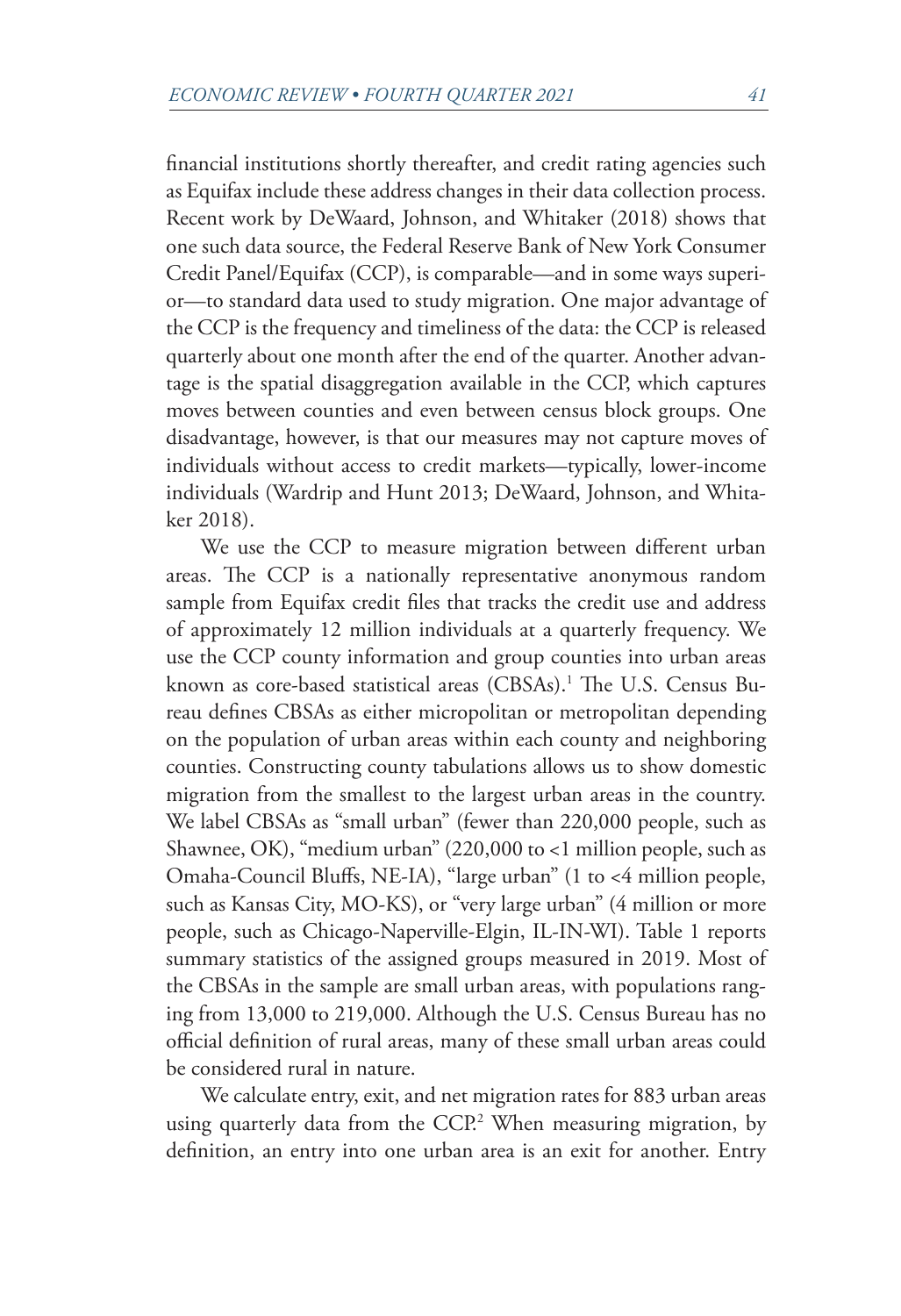|                                                          |        | Population |            |           |  |
|----------------------------------------------------------|--------|------------|------------|-----------|--|
| Urban area                                               | Number | Minimum    | Maximum    | Median    |  |
| Small urban                                              | 720    | 12,728     | 219,186    | 54,399    |  |
| Medium urban                                             | 154    | 220,411    | 999,101    | 417,345   |  |
| Large urban                                              | 39     | 1,047,279  | 3,979,845  | 2,048,449 |  |
| Very large urban                                         | 14     | 4,319,629  | 19,216,182 | 6,134,461 |  |
| $c = mc \cdot c = p = 1 \cdot 1 \cdot 1 \cdot 1 \cdot 1$ |        |            |            |           |  |

#### *Table 1* Population of Urban Areas in 2019

Sources: U.S. Census Bureau and authors' calculations.

and exit rates capture the overall turnover in people (Brown and Tousey 2020). Net migration rates measure the difference between entry and exit rates: if the net migration rate is positive for a given urban area, that area has experienced population gains from domestic migration. Net migration rates also capture potential shifts in peoples' location preferences rather than movements related to life-cycle events such as marriage or retirement.

Chart 1 shows that the U.S. gross migration rate—that is, the overall propensity for people to move between urban areas—was in decline until 2013 but has since reversed course. Our measure of migration across all urban areas shows that about 1.3 percent of people moved annually to another urban area in the mid-2000s. This rate then fell by nearly half, bottoming out in 2013. Since then, the rate of domestic migration has steadily risen to a little above 1.4 percent as of 2021:Q1. This steady increase is notable because cross-state measures of domestic migration from the U.S. Census Bureau show a relatively flat rate from 2015 to 2019. One possible explanation for the difference between measures is that the CCP captures people who move to different urban areas within the same state as well as those who move to different states. Another possible explanation for the difference is that people with a credit history, who are therefore captured in the CCP, may be more likely to move.

The recent increase in domestic migration reflects an increase in both entry and exit rates across urban areas, regardless of size. Panels A and B of Chart 2 show the entry and exit rates, respectively, by urban area size from 2015 to 2021.3 During that time, the entry and exit rates for both small and medium urban areas increased from about 0.9 to 1.7 percent. In addition, the chart shows that entry and exit rates in small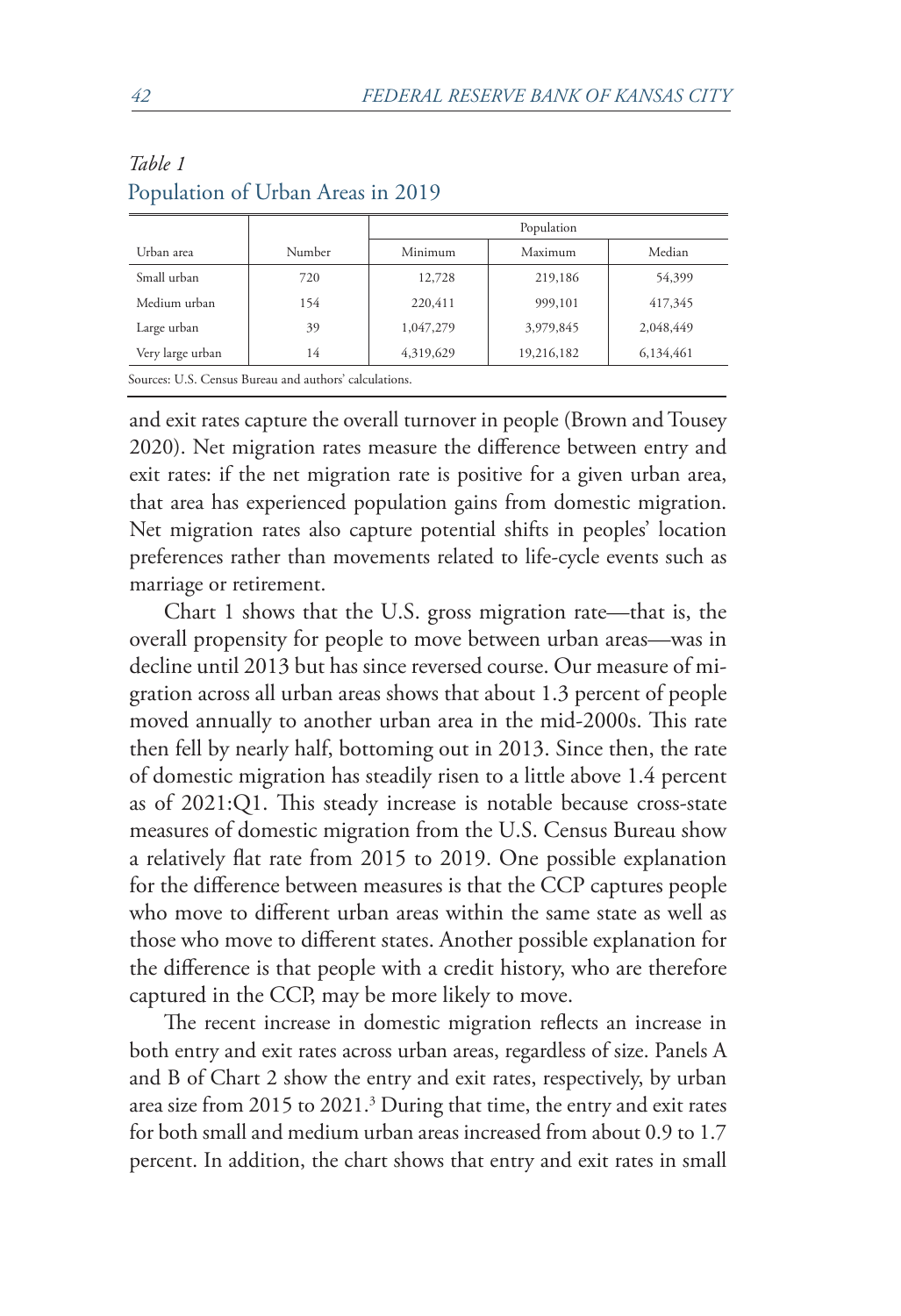

## *Chart 1* Aggregate Gross Migration between Urban Areas

and medium urban areas have been persistently higher than in large and very large urban areas. In general, entry and exit rates tend to move together within a given urban area, making them highly correlated with each other. In other words, places with a higher entry rate tend to also have a higher exit rate.

Despite increased entry and exit rates, not all urban areas had net migration (and therefore population) gains. Chart 3 shows that the net gains from domestic migration have changed over time across urban areas of various size. Although medium and large urban areas (green and orange lines) had positive net migration throughout the entire 2015–21 period, small areas (blue line) experienced either net losses or no net gains prior to 2020. Similarly, very large urban areas (yellow line) consistently lost people on net. Our findings are consistent with Rappaport (2018), who shows that large—but not the largest—urban areas have experienced faster population growth over the past two decades.

The general rate of domestic migration between urban areas increased further after the onset of the COVID-19 pandemic, but not all urban areas experienced a net increase. For comparison, we define the pre-pandemic period as 2019:Q2–2020:Q1 and the pandemic period as 2020:Q2–2021:Q1 based on data availability. The first data column of Table 2 shows that in the pre-pandemic period, small, medium, and large urban areas had positive net domestic migration. In contrast, large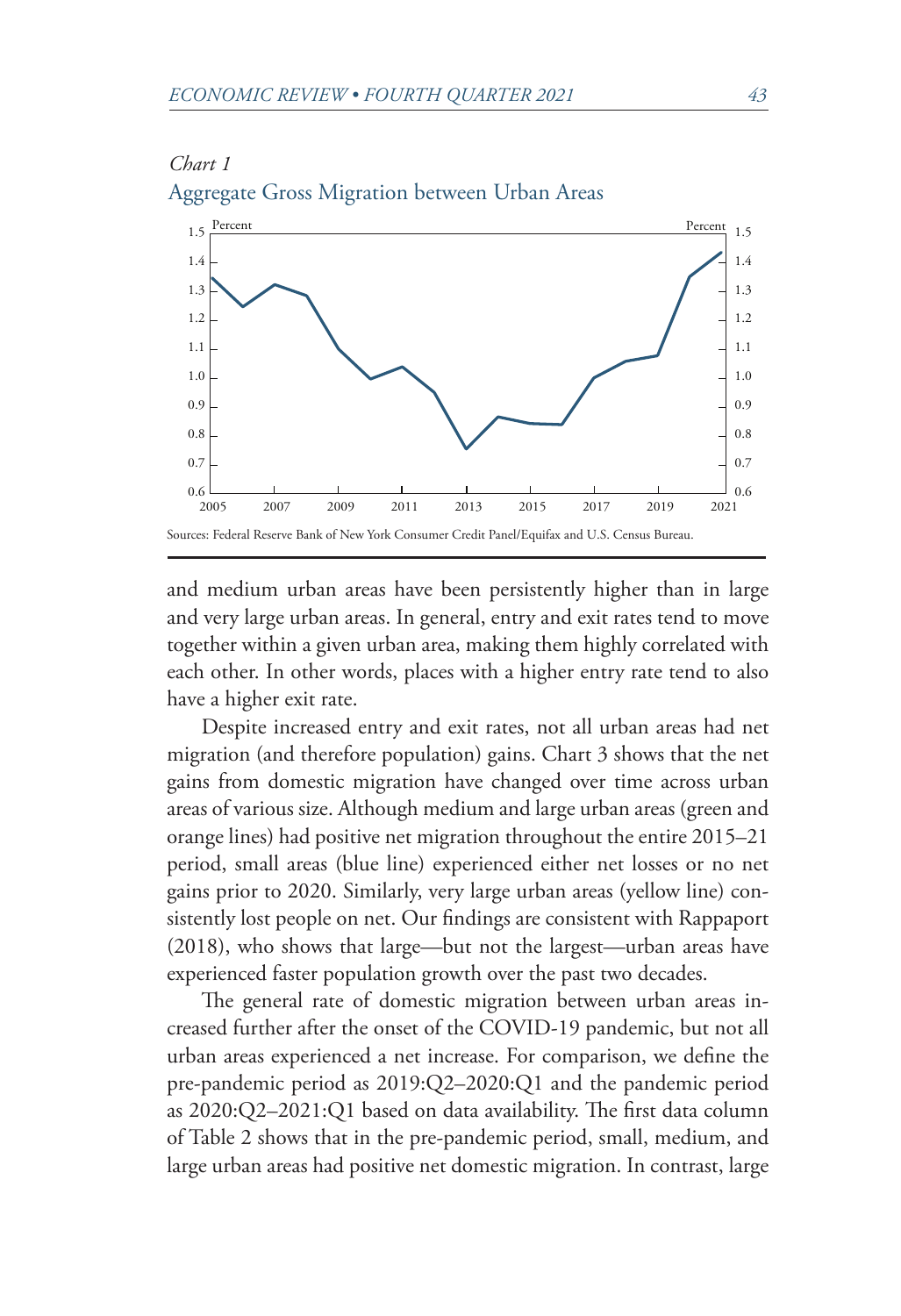# *Chart 2* Urban Area Domestic Migration Rates



**Panel A: Entry Rates**

Note: Dashed vertical line represents the start of the pandemic in 2020:Q1, when the national emergency was declared. Sources: Federal Reserve Bank of New York Consumer Credit Panel/Equifax, U.S. Census Bureau, and authors' calculations.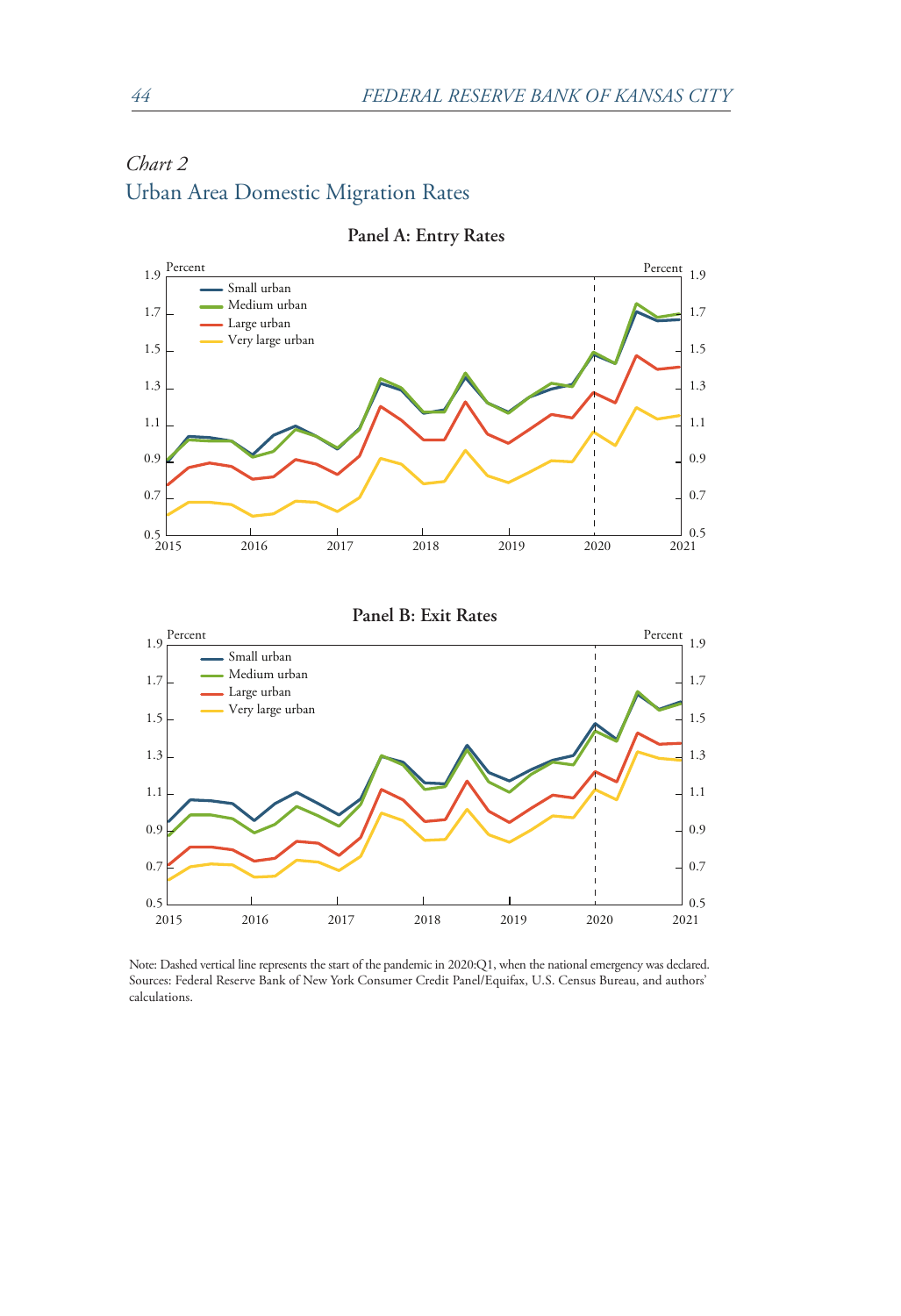

# *Chart 3* Urban Area Net Domestic Migration Rates

Note: Dashed vertical line represents the start of the pandemic in 2020:Q1, when the national emergency was declared.

Sources: Federal Reserve Bank of New York Consumer Credit Panel/Equifax, U.S. Census Bureau, and authors' calculations.

# *Table 2* Net Domestic Migration Rates, Pre-pandemic (2019:Q2–2020:Q1) versus Pandemic (2020:Q2–2021:Q1)

| Urban area       | Pre-pandemic<br>(percent) | Pandemic<br>(percent) | Change in<br>net rate<br>(percentage<br>point) | Change in<br>entry rate<br>(percentage<br>point) | Change in<br>exit rate<br>(percentage)<br>point) |
|------------------|---------------------------|-----------------------|------------------------------------------------|--------------------------------------------------|--------------------------------------------------|
| Small urban      | 0.005                     | 0.071                 | 0.066                                          | 0.286                                            | 0.220                                            |
| Medium urban     | 0.045                     | 0.093                 | 0.049                                          | 0.299                                            | 0.250                                            |
| Large urban      | 0.053                     | 0.038                 | $-0.015$                                       | 0.215                                            | 0.229                                            |
| Very large urban | $-0.079$                  | $-0.132$              | $-0.053$                                       | 0.154                                            | 0.207                                            |

Sources: Federal Reserve Bank of New York Consumer Credit Panel/Equifax, U.S. Census Bureau, and authors' calculations.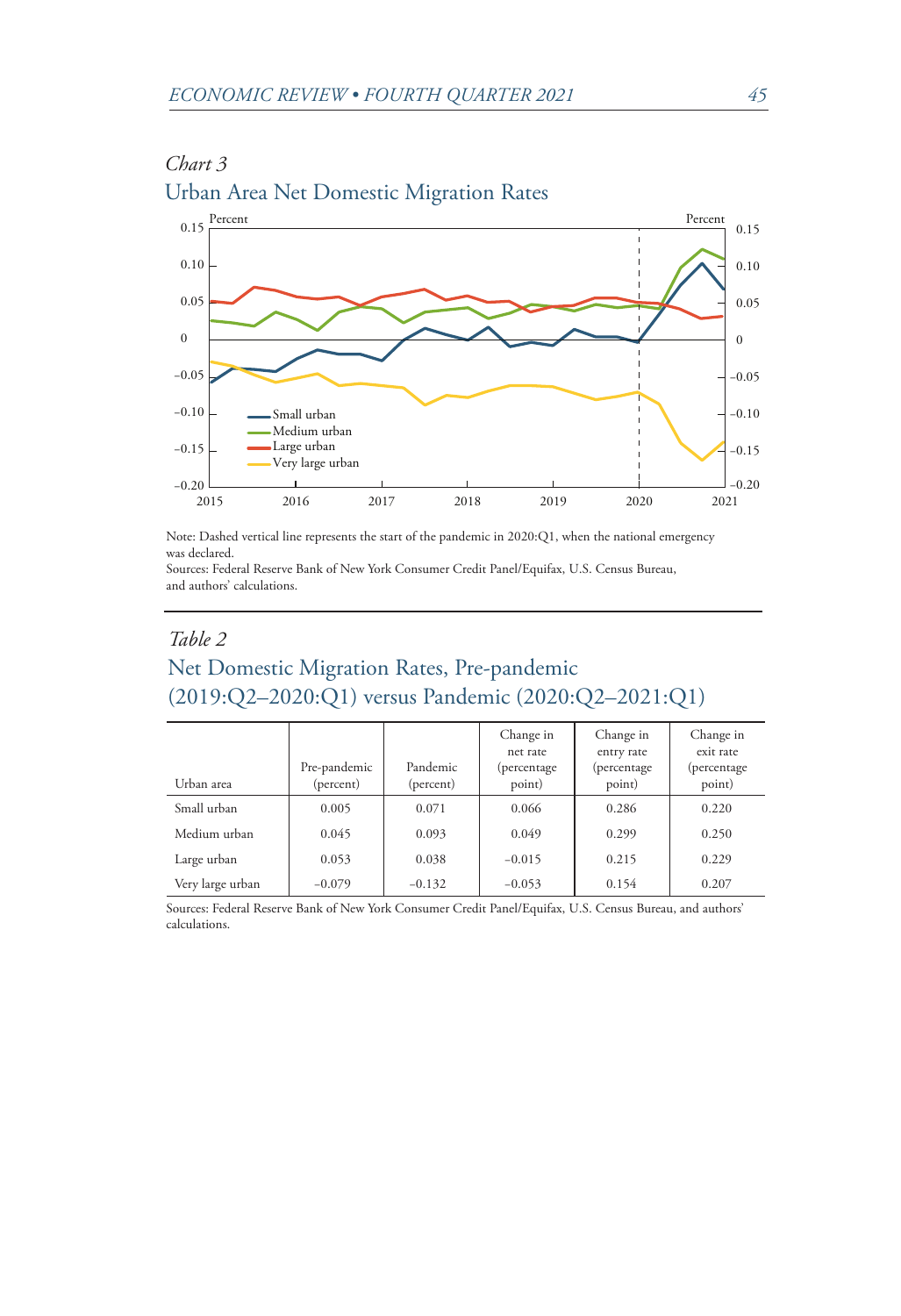urban areas on average had negative net domestic migration, indicating more people were moving out of them. The second and third columns of Table 2 show that after the onset of the pandemic, net domestic migration increased further in small and medium urban areas, but declined slightly in large urban areas. In very large urban areas, the decline was much larger; in fact, in these areas, net migration turned further negative, on average. Finally, the fourth and fifth columns in Table 2 show that small and medium urban areas saw larger gains in entry rates than exit rates. Conversely, in large and very large urban areas, exit rates increased by more than entry rates during the pandemic.

 Although changes in net domestic migration rates show which urban areas gained more people, net changes mask the underlying dynamics of moves between urban areas of different size. For example, even though *total* net migration to large urban areas decreased during the pandemic, net migration from very large to large urban areas may have increased (and been offset by decreases in net migration from small and medium urban areas). To account for these potentially different dynamics, Table 3 reports the change in net domestic migration by origin-destination pairs by urban area size between the pre-pandemic and pandemic periods.4 In other words, Table 3 decomposes the change in the total net migration rate reported in Table 2 into the change in migration rates *from* each size of urban area *to* each size of urban area. Thus, the sum of the rows for a given column in Table 3 correspond to the number in the third column of Table 2.

Overall, the decomposition suggests that people left larger urban areas for smaller urban areas during the pandemic. The negative signs on the values in Table 3 show that net domestic migration from small and medium urban areas to large and very large urban areas decreased across the board. This indicates that on net, fewer people have moved to larger urban areas since the pandemic. At the same time, net domestic migration from larger to smaller urban areas increased. For example, net domestic migration from medium to small urban areas increased by 0.017 percentage points, and net migration from very large to medium urban areas increased by 0.039 percentage points. Although Chart 3 shows that net migration to medium urban areas increased during the pandemic, Table 3 highlights that these additional gains came from large (0.023 percentage points) and very large (0.039 percentage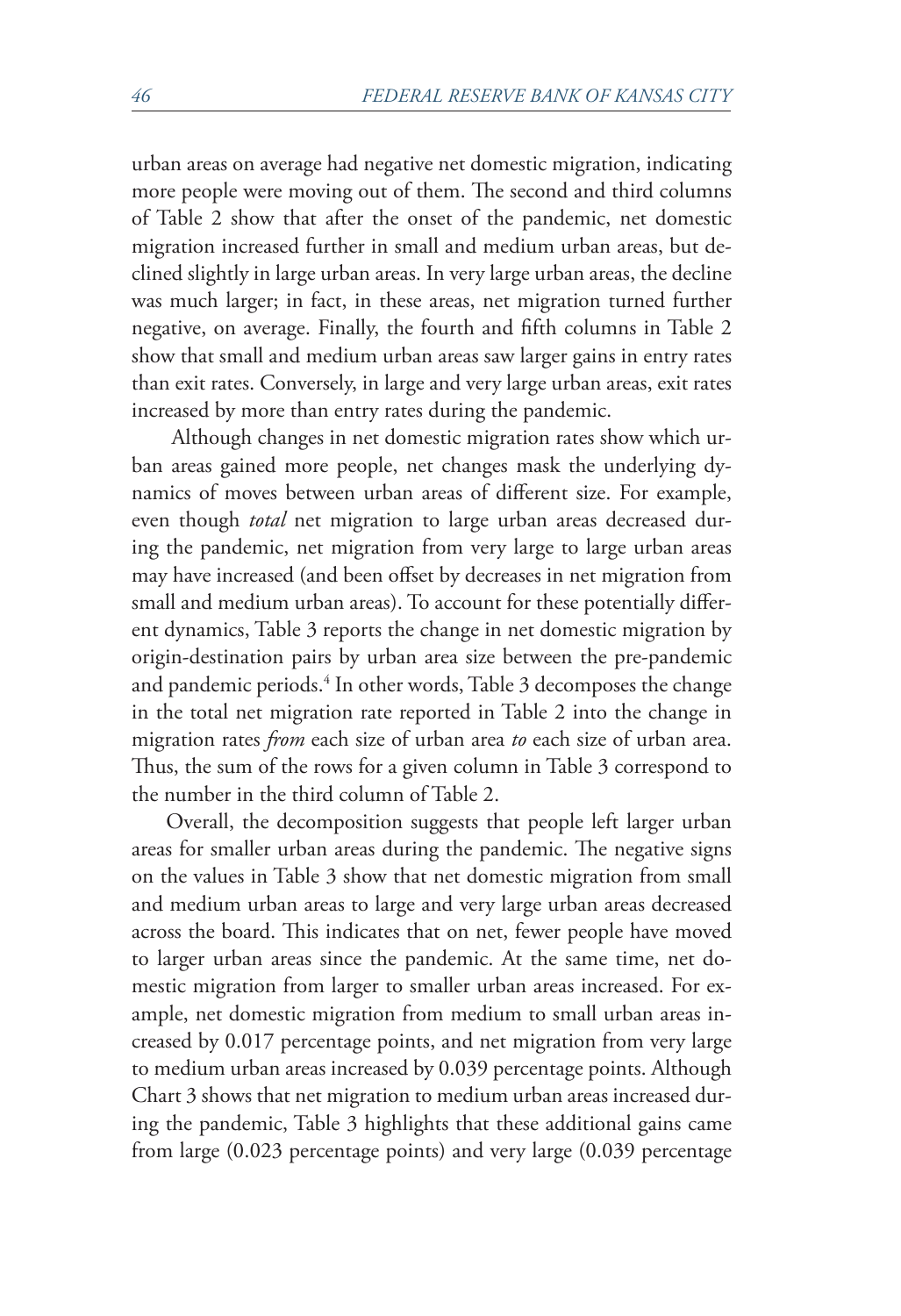#### *Table 3*

#### Destination Origin Small urban (percentage point) Medium urban (percentage point) Large urban (percentage point) Very large urban (percentage point) Small urban − −0.012 −0.013 −0.014 Medium urban  $\begin{vmatrix} 0.017 & | & -10.021 & | & -0.028 \end{vmatrix}$  −0.021 −0.028 Large urban 0.020 0.023 − −0.015 Very large urban  $\vert$  0.028  $\vert$  0.039  $\vert$  0.020

# Change in Net Migration Rate by Origin-Destination Type, Pre-pandemic versus Pandemic

Sources: Federal Reserve Bank of New York Consumer Credit Panel/Equifax and authors' calculations.

points) areas, and not from small urban areas. Overall, the recent trend in the size of areas people have moved to and from has continued and perhaps even strengthened since the pandemic.

Our findings support other recent research documenting an "exodus" from larger cities during the pandemic. Haslag and Weagley (2021) and Whitaker (2021a, 2021b) both find a shift in migration away from larger urban areas into smaller cities during the pandemic. Haslag and Weagley (2021) estimate that 10 to 20 percent of moves from April 2020 to February 2021 were influenced by COVID-19. Additionally, they note that the moves were to smaller cities, areas with a lower cost of living, and areas with fewer pandemic-related restrictions.

# **II. Factors Influencing Domestic Migration between Urban Areas**

The initial acceleration in domestic migration trends during the pandemic raises the question of whether the factors that have historically influenced domestic migration have also changed. From the summer of 2020 to the summer of 2021, various news outlets reported on "pandemic pilgrims" leaving big cities for less crowded areas (Mull 2020; Patino, Kessler, and Holder 2021; Walters 2021). Although most news coverage cited concerns of COVID-19 as the main factor behind these moves, many stories also mentioned the congestion and high cost of living in large urban areas. Another potential factor behind these moves was the greater prevalence of remote work during the pandemic (Dingle and Neiman 2020). This shift toward remote or partially remote work may have given people more flex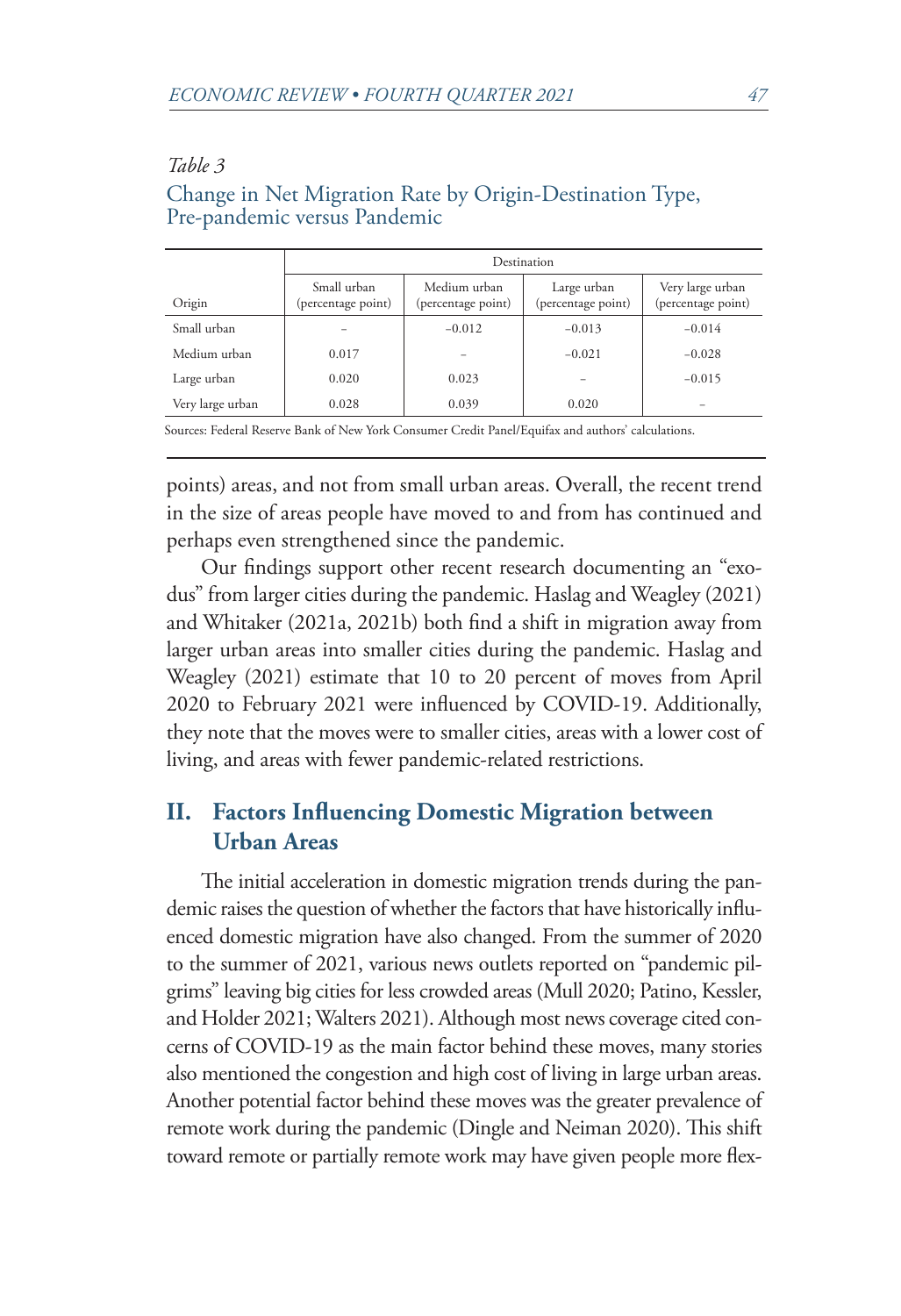ibility to maintain their jobs while living in more desirable areas, such as places with more natural amenities and outdoor activities that could offer an escape from pandemic life—provided these areas also have sufficient internet connectivity for remote work.

Preferences for where people want to live are often measured using local factors that capture characteristics of the area (Tiebout 1956). Typically, these factors are grouped into broad categories related to earnings potential, infrastructure, and natural amenities (Banzhaf and Walsh 2008). Previous research has documented that the average productivity of workers and wages are higher in larger urban areas, which tend to attract more workers and more economic activity in general (Glaeser and Saiz 2004; Henderson 2007; Glaeser 2011; Morreti 2012). Areas with better internet infrastructure also tend to grow faster (Kolko 2012). In addition, areas with higher natural amenities tend to attract more people over time (Rappaport 2007; McGranahan, Wojan, and Lambert 2011).

We test whether local factors that influence domestic migration have changed in importance during the pandemic. Specifically, we estimate the relationship between average net domestic migration and local factors in each urban area during the pre-pandemic and pandemic period. Descriptive statistics of these measures are provided in Table A-1 of the appendix, as are details of the econometric model.

We find that local factors that explain variation in net domestic migration between urban areas did not drastically change between the pre-pandemic and pandemic period, except for urban size. Chart 4 shows our estimation results for each factor during the pre-pandemic and pandemic periods. Overall, our results are consistent with previous findings on the determinants of domestic migration.

Comparing the blue and green bars in Chart 4 shows that population density has become marginally less important to migration during the pandemic. During the pre-pandemic period, population density is negatively correlated with net domestic migration. A 1 percent increase in an urban area's 90th percentile density is correlated with a 0.05 percentage point decrease in net migration, suggesting increased congestion costs in the densest portion of urban areas discourage people from moving there. Although congestion continued to weigh on migration during the pandemic, the effect was slightly weaker (−0.02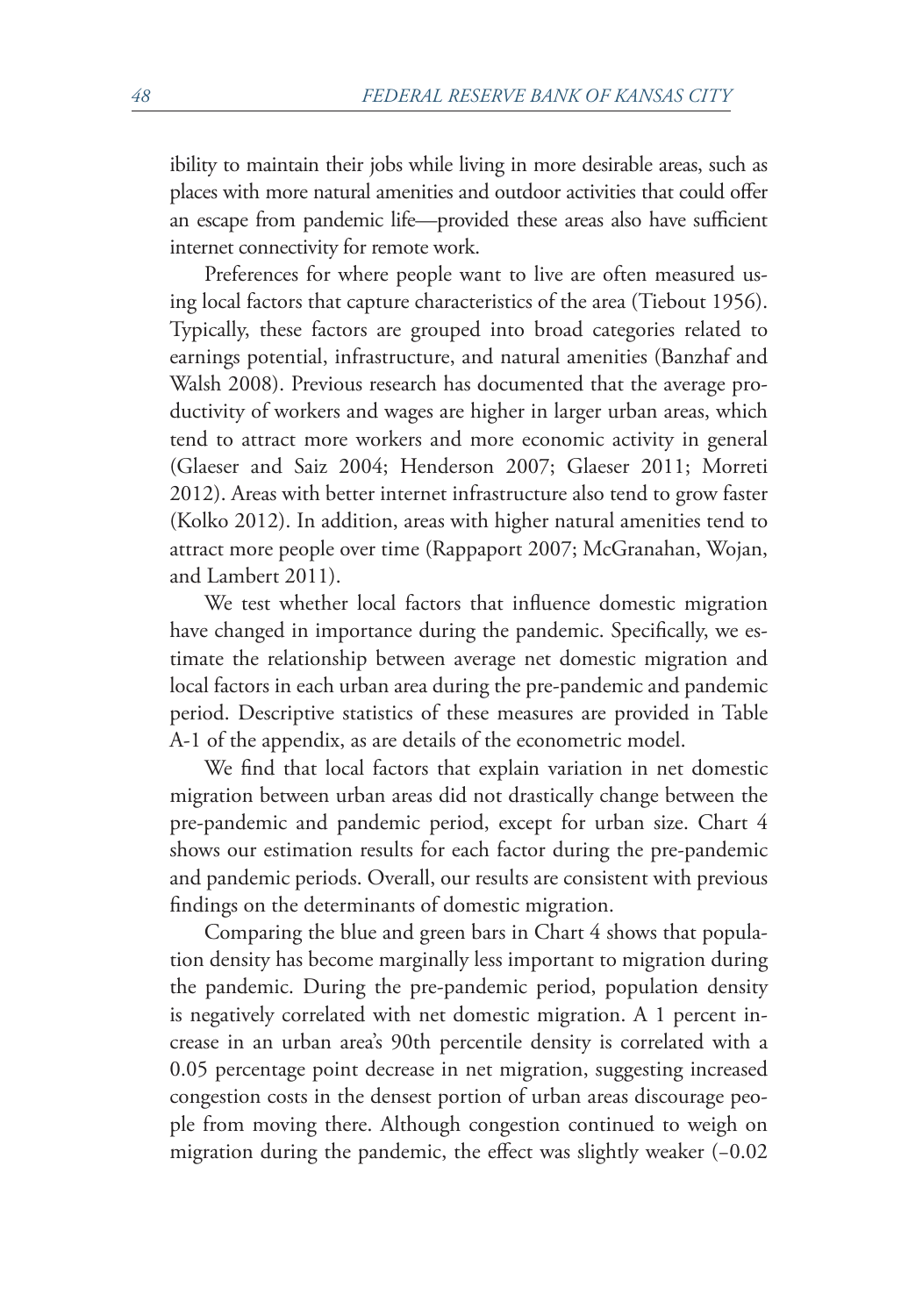#### *Chart 4*

#### Differences in Urban Area Net Domestic Migration Coefficients, Pre-pandemic versus Pandemic



Sources: Federal Reserve Bank of New York Consumer Credit Panel/Equifax, U.S. Census Bureau, and authors' calculations.

versus −0.05). This weakening suggests that congestion costs may have been slightly lower during the initial stages of the pandemic as people either left crowded areas or spent more time at home.

Surprisingly, natural amenities also appear to have become somewhat less important to migration during the pandemic. During the pre-pandemic period, a one-unit change in the natural amenities index is correlated with a 0.02 percentage point increase in net migration. However, during the pandemic, the marginal increase in net migration is only 0.01. If areas with higher natural amenities had become more attractive during the pandemic, we would expect to see an increase in this correlation, not a decrease.

Greater internet access is also correlated with higher net domestic migration, and this correlation has been stable across the two time periods. In the pre-pandemic period, a 1 percent increase in the share of households with a high-speed internet connection is correlated with a 0.20 percentage point increase in net migration. The marginal response is slightly weaker in the pandemic period (0.15 versus 0.20), but the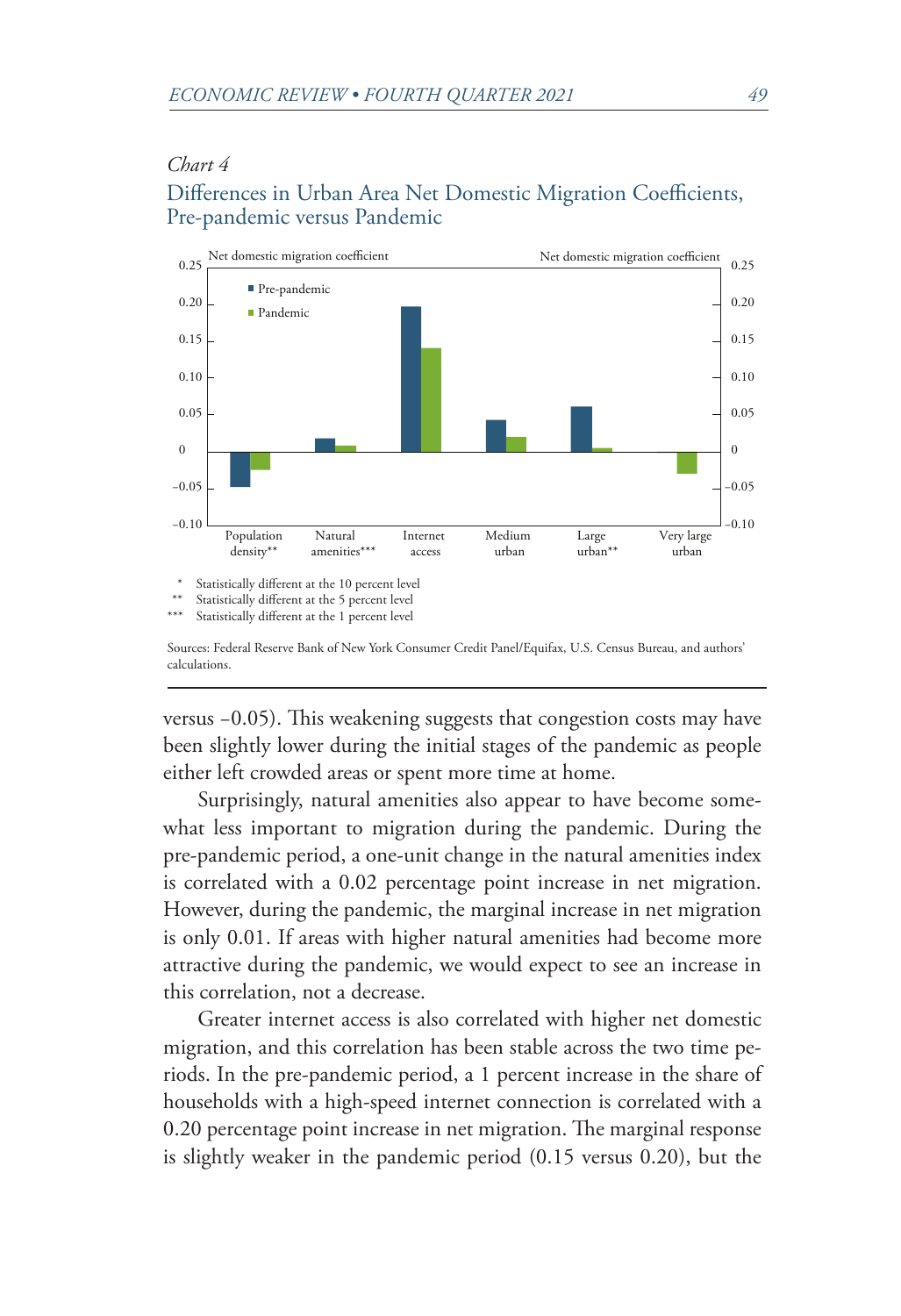difference is not statistically significant. Although internet access was undoubtedly important for remote work and schooling during the pandemic, it does not appear to have become more important to migration.

In contrast, urban size became substantially more important to net migration in the pandemic period. During the pre-pandemic period, medium and large urban areas had 0.06 percentage point higher net migration than small urban areas. However, during the pandemic, this gap shrunk substantially to 0.01 percentage point. This relative reduction is consistent with people moving to smaller areas during the pandemic, which suggests more people may have chosen to move to small over medium and large urban areas during the pandemic.

Our findings suggest that though the pandemic has influenced domestic migration patterns, the factors driving net migration between urban areas have not appreciably changed thus far. Migration to smaller urban areas ticked up slightly during the pandemic, but it is too early to tell whether this shift is permanent. The general disruption created by the pandemic may have led people to leave larger, more dense urban areas at a higher rate, but the gains of living and working in larger urban areas will likely not disappear. A large portion of economic activity, especially in the service sector, is increasingly based on knowledge, idea exchange, and agglomeration, all of which are more highly concentrated in larger urban areas (Moretti 2012). These benefits will likely continue to attract more workers and therefore more people to large urban areas. However, people may also pursue more flexible work arrangements that allow them to choose a less crowded area in which to live.

#### **Conclusion**

Prior to the pandemic, net domestic migration in the United States had been increasing in smaller urban areas while declining in larger urban areas. The biggest factor pushing people away from the largest urban areas was likely a higher cost of living. Small and medium urban areas were net beneficiaries, as more people moved to places that had less congestion but the employment opportunities and amenities they desired.

The disruptions of the pandemic appear to have accelerated these trends. Overall movement between urban areas actually increased during the pandemic, though not all areas experienced a net increase in migration. The largest net gains occurred in small and medium urban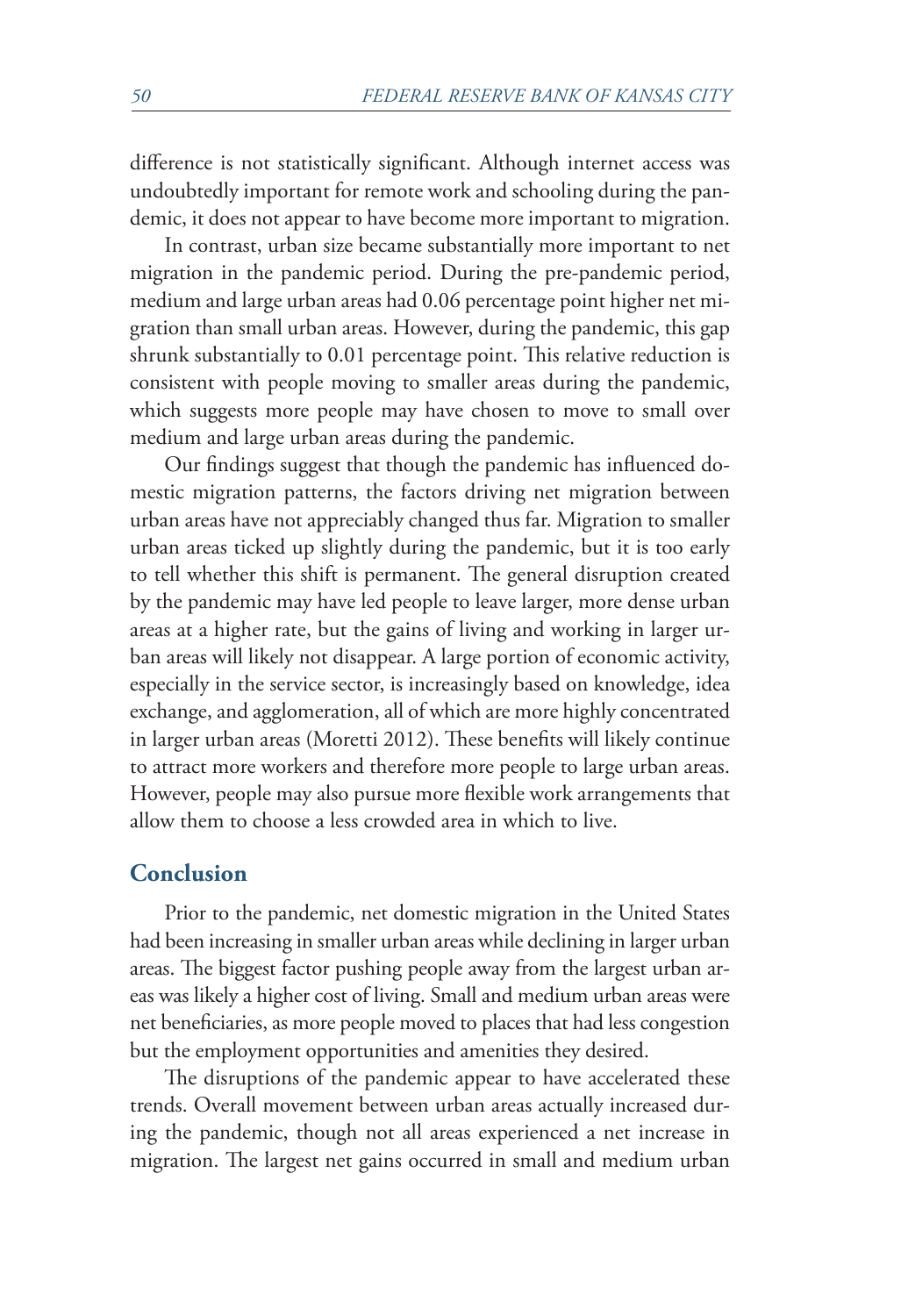areas at the expense of very large urban areas, indicating people left these areas at an even higher rate.

Despite increasing migration out of the largest urban areas, the factors that help explain differences in net migration between urban areas did not change much during the initial quarters of the pandemic. As a result, trends in domestic migration between areas will likely revert to previous trends as the pandemic fades. Given the growing importance of knowledge-based service sectors in larger urban areas, it will be difficult for small urban areas to continue to have larger net gains in migration. That equilibrium will likely be determined by the advantages of more flexible work arrangements versus higher labor productivity in larger urban areas.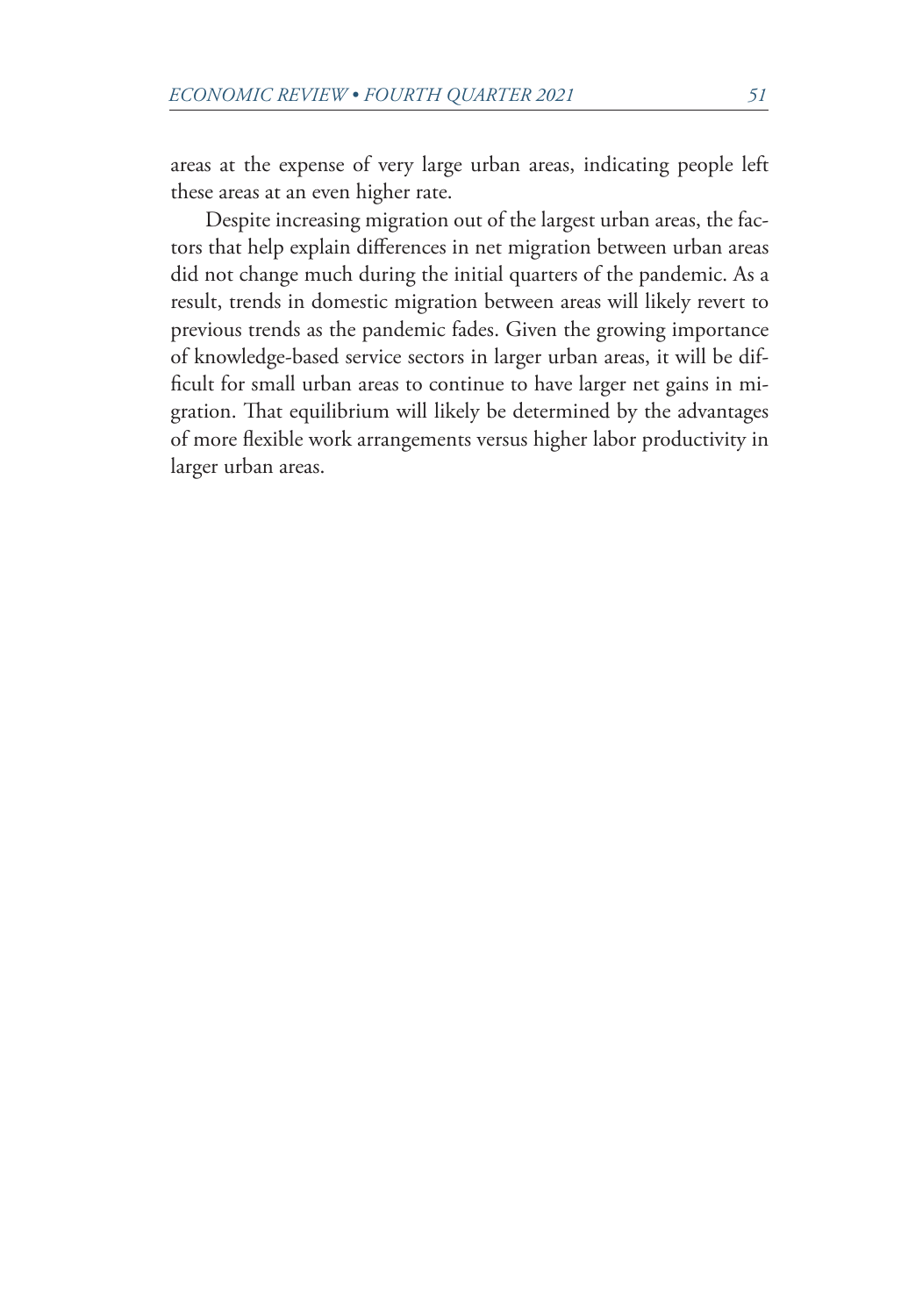#### **Appendix**

#### **Estimating the Relationship between Urban Area Characteristics and Net Migration**

We estimate the relationship between average net domestic migration *y* in urban area *i* and local factors in each urban area for the prepandemic and pandemic period using a repeated cross-section. All local factors are measured before the pandemic and are held constant in our analysis. Population density, which captures potential congestion costs, is measured using 2010 census data in log terms at the 90th percentile of density in an urban area as experienced by people. The measure of natural amenities is the average indexed value of natural amenities across all counties in an urban area from U.S. Department of Agriculture's Economic Research Service (USDA ERS) based on 2000 data. A higher index value indicates areas with more natural amenities. Internet access is a proxy for local infrastructure and is measured using the share of households in an urban area that had access to a high-speed internet connection in 2016 from the Federal Communications Commission. We measure urban size using an indicator variable for medium, large, and very large urban areas using the previously defined population thresholds.<sup>5</sup> Descriptive statistics of these measures are reported in Table A-1.

For each period (pre-pandemic versus pandemic), the average net domestic migration for each urban area is used as the dependent variable in the following model:

 $y_{it} = \alpha + \beta_1$  pop dens +  $\beta_2$ natural amenities +  $\beta_3$ internet access + β<sub>4</sub> medium urban + β<sub>5</sub> large urban + β<sub>6</sub> very large urban +  $\gamma_0$ *pandemic + γ*<sub>1</sub> *pandemic × pop dens + γ<sub>2</sub> pandemic × natural amenities* + γ<sub>3</sub> *pandemic × internet access + γ<sub>4</sub> pandemic ×* medium urban + γ<sub>5</sub> pandemic × large urban + γ<sub>6</sub> pandemic × *very large urban* + ε<sub>*it</sub>*.</sub>

We control for urban area population density at the 90th percentile in log scale, natural amenities, internet access, and size indicators of urban areas based upon population thresholds previously discussed. The pandemic indicator and its interaction with each factor allow us to test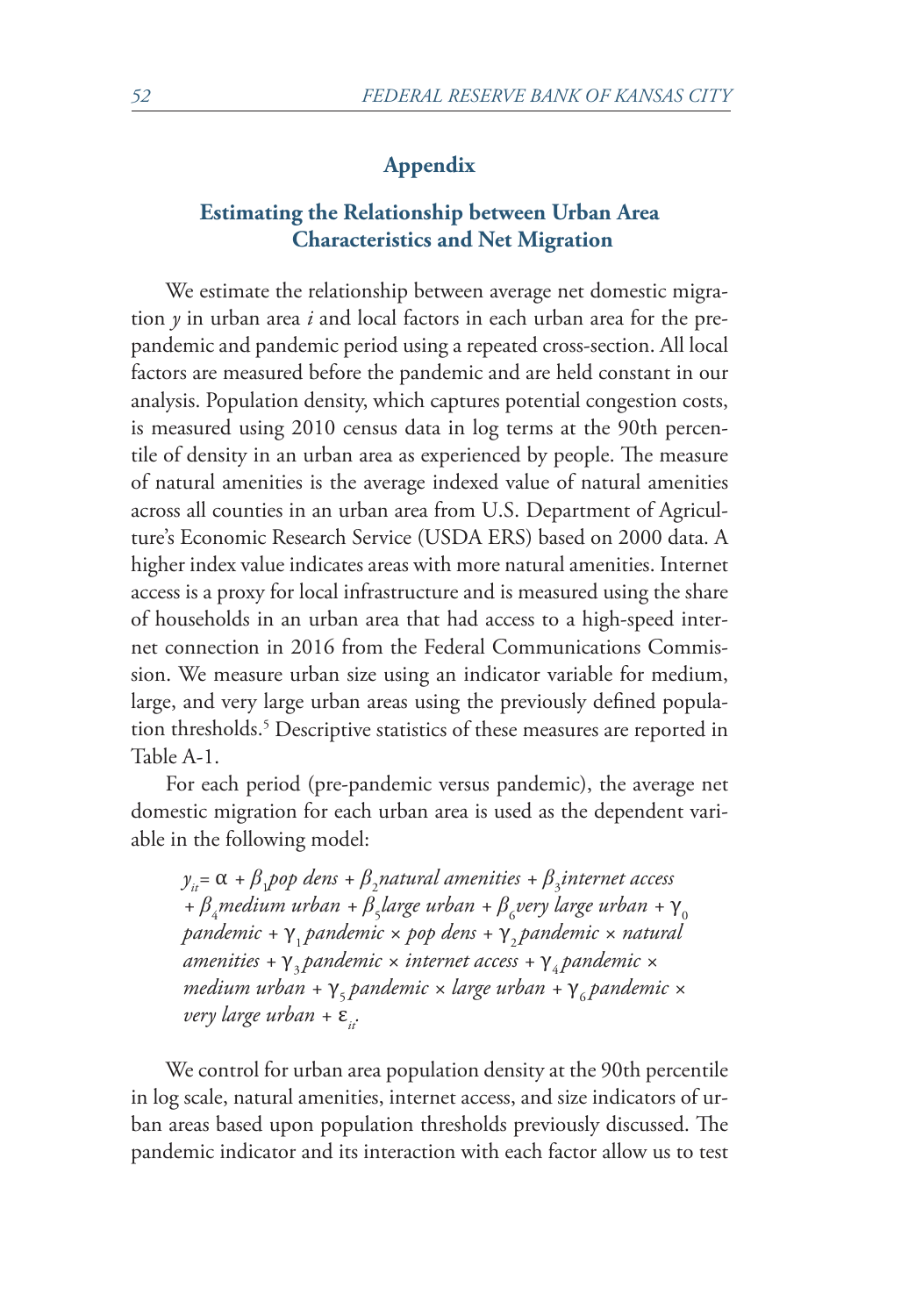| Net migration and local factors        | Mean  | Standard deviation |
|----------------------------------------|-------|--------------------|
| Net migration rate (pre-pandemic)      | 0.003 | 0.19               |
| Net migration rate (pandemic)          | 0.020 | 0.08               |
| Difference in net migration            | 0.010 | 0.16               |
| Log 90th percentile population density | 7.770 | 0.96               |
| Natural amenities                      | 0.430 | 2.64               |
| Internet access                        | 0.720 | 0.14               |
| Small urban                            | 0.770 | 0.42               |
| Medium urban                           | 0.170 | 0.38               |
| Large urban                            | 0.040 | 0.21               |
| Very large urban                       | 0.020 | 0.12               |

### *Table A-1* Sample Urban Area Descriptive Statistics

Note: Calculations are based on 883 urban areas.

Sources: Federal Reserve Bank of New York Consumer Credit Panel/Equifax, U.S. Census Bureau, U.S. Department of Agriculture Economic Research Service, Federal Communications Commission, and authors' calculations.

whether the relationship between each factor and net domestic migration changed during the pandemic.

The coefficient  $\alpha$  measures the average net domestic migration rate across urban areas, while the coefficients  $\beta_1$ ,  $\beta_2$ ,  $\beta_3$ ,  $\beta_4$ ,  $\beta_5$ , and  $\beta_6$  measure the correlation between net domestic migration and each local factor. The coefficient  $\gamma_{_0}$  measures the average net domestic migration rate during the pandemic period. Similarly, the coefficients  $\gamma_1$ ,  $\gamma_2$ ,  $\gamma_3$ ,  $γ<sub>4</sub>, γ<sub>5</sub>,$  and  $γ<sub>6</sub>$  measure the correlation between net domestic migration and each factor during the pandemic. Factors not explained by the model are captured in a residual error term  $\varepsilon$ . In the pandemic period, the relationship between net domestic migration and each local factor is the sum of *β* and  $\gamma$  for a given factor: for example,  $\beta_1 + \gamma_1$ . After estimating the model, we report the results in Chart 4 for each period: for example,  $\beta_1$  for pre-pandemic and  $\beta_1 + \gamma_1$  for pandemic. The full set of model results are reported in Table A-2. We also indicate if the coefficient values pre-pandemic versus pandemic are statistically different from each other using a t-test in Table A-3.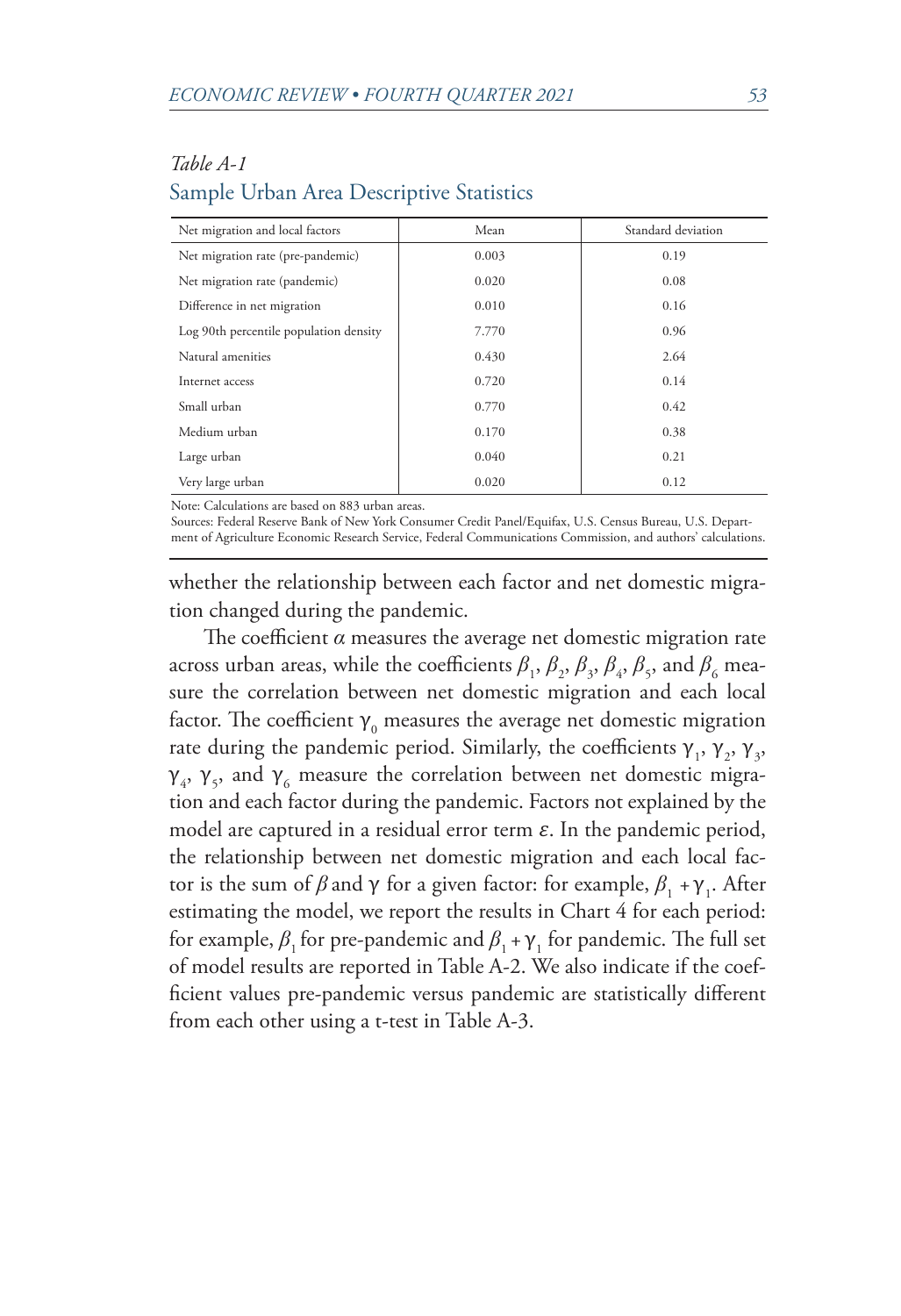| Local factor                  | Net rate              |
|-------------------------------|-----------------------|
| Population density            | $-0.05***$<br>(0.01)  |
| Natural amenities             | $0.02***$<br>(0.00)   |
| Internet access               | $0.20**$<br>(0.09)    |
| Medium urban                  | $0.04***$<br>(0.02)   |
| Large urban                   | $0.06***$<br>(0.02)   |
| Very large urban              | $-0.001$<br>(0.04)    |
| Intercept                     | $0.21***$<br>(0.07)   |
| Population density x pandemic | $0.02**$<br>(0.01)    |
| Natural amenities x pandemic  | $-0.01***$<br>(0.003) |
| Internet access × pandemic    | $-0.06$<br>(0.09)     |
| Medium urban × pandemic       | $-0.02$<br>(0.02)     |
| Large urban × pandemic        | $-0.06***$<br>(0.03)  |
| Very large urban × pandemic   | $-0.03$<br>(0.04)     |
| Pandemic                      | $-0.11$<br>(0.08)     |
| R <sup>2</sup>                | 0.15                  |
| Observations                  | 1,766                 |

# *Table A-2* Determinants of Net Domestic Migration Rates

\* Statistically different at the 10 percent level

\*\* Statistically different at the 5 percent level

\*\*\* Statistically different at the 1 percent level

Note: Robust standard errors are in parentheses.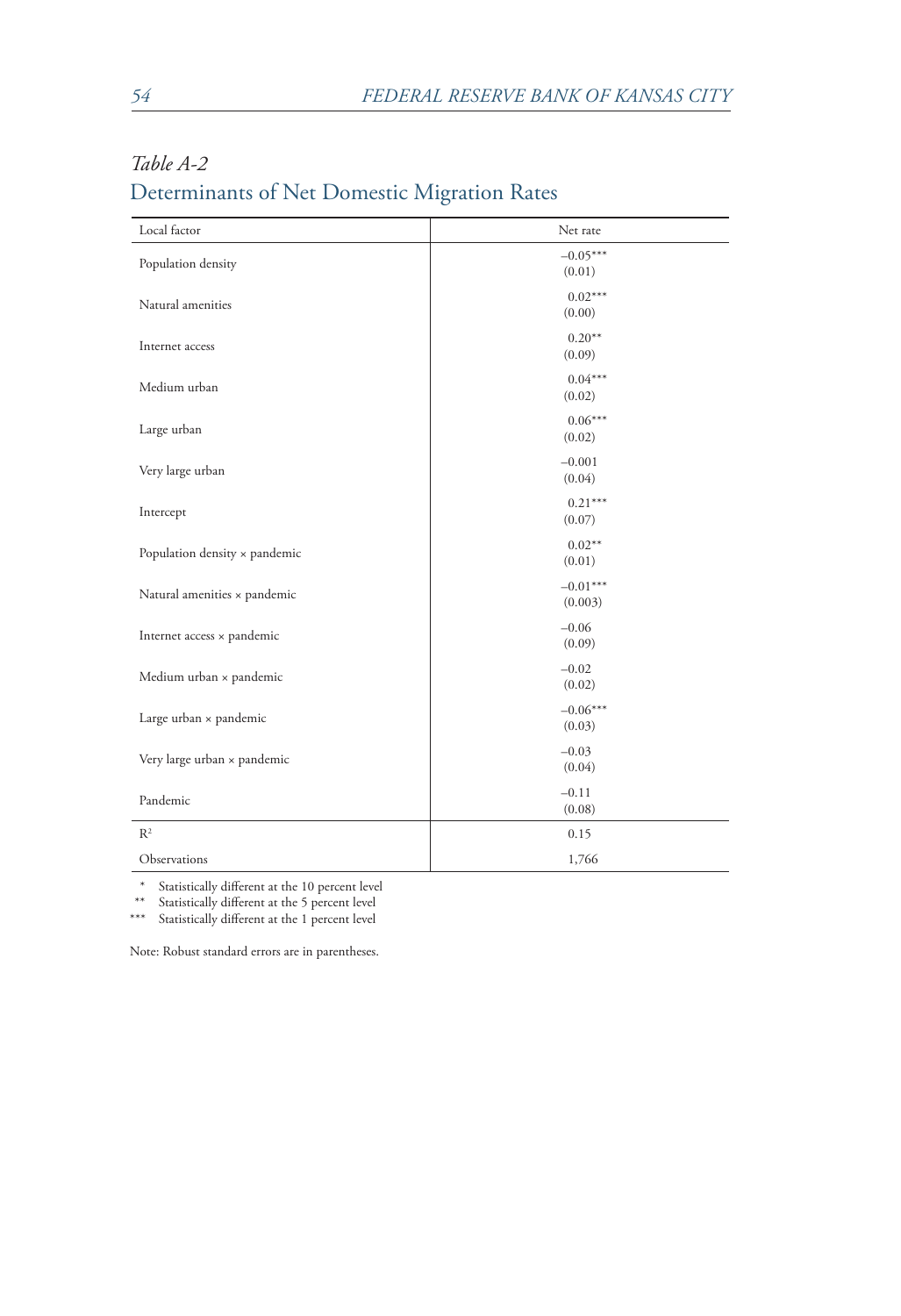#### *Table A-3*

# Determinants of Net Domestic Migration Rates Pre-pandemic versus Pandemic

| Characteristic     | Pre-pandemic | Pandemic | Pre-pandemic versus<br>pandemic t-test |
|--------------------|--------------|----------|----------------------------------------|
| Population density | $-0.050$     | $-0.02$  | $2.59**$                               |
| Natural amenities  | 0.020        | 0.01     | $7.08***$                              |
| Internet access    | 0.200        | 0.15     | 0.19                                   |
| Medium urban       | 0.040        | 0.02     | 0.92                                   |
| Large urban        | 0.060        | 0.01     | $2.45***$                              |
| Very large urban   | $-0.001$     | $-0.03$  | 0.26                                   |

\* Statistically different at the 10 percent level

\*\* Statistically different at the 5 percent level

\*\*\* Statistically different at the 1 percent level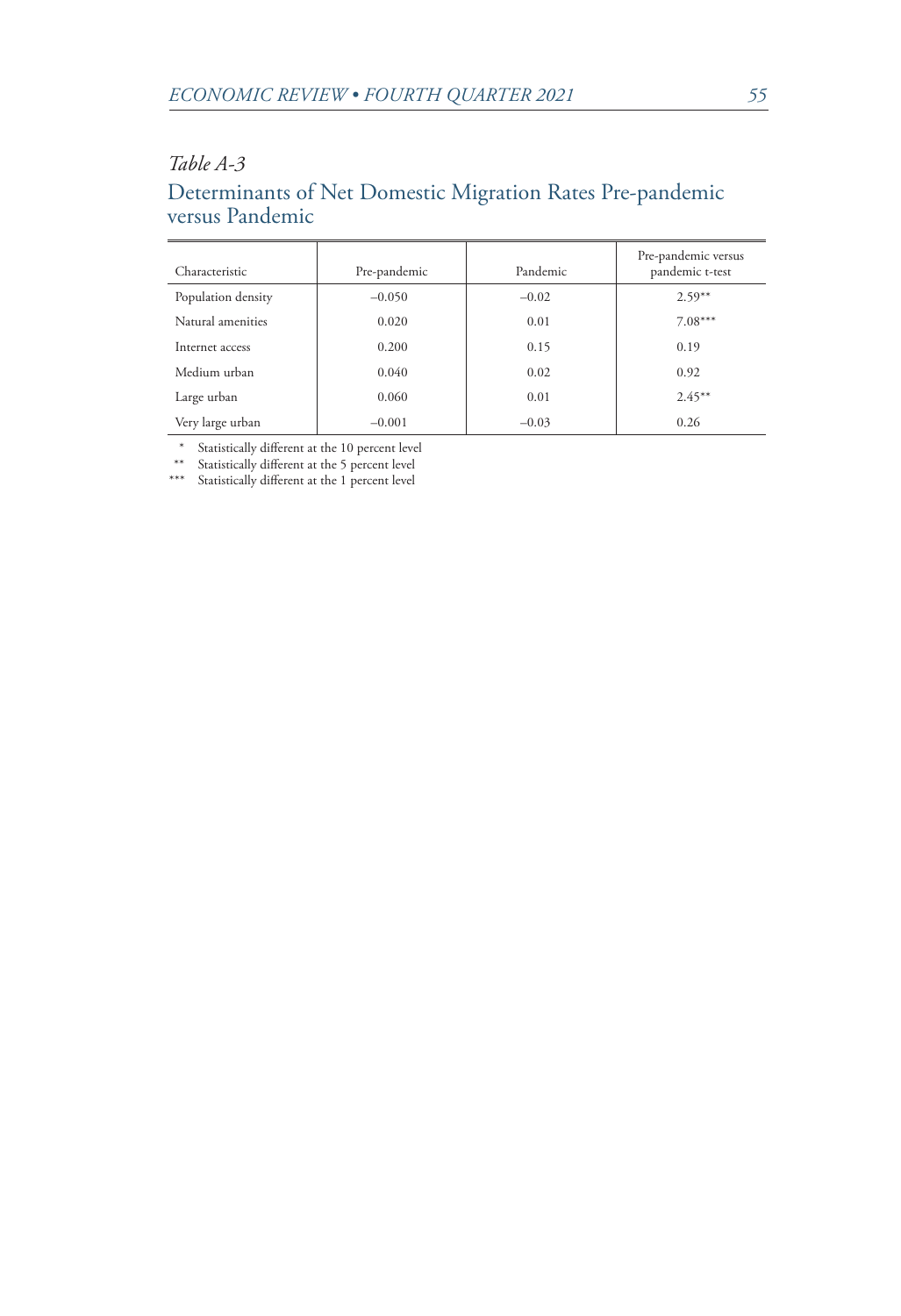#### **Endnotes**

1 We use the 2020 CBSA definitions to construct urban area measures of migration. Metropolitan statistical areas have at least one urbanized area with a population of 50,000 or greater plus "adjacent territory that has a high degree of social and economic integration with the core as measured by commuting ties." Micropolitan statistical areas have at least one urban area with a population between 10,000 and 50,000 plus "adjacent territory that has a high degree of social and economic integration with the core as measured by commuting ties" (U.S. Census Bureau 2021).

We use the total number of primary individuals in the CCP in each urban area in the previous quarter as a proxy for population.

3 We include only first-quarter data for 2021.

4 The population, or in this case the number of primary observations in the CCP, in origin urban areas was used as the denominator to calculate net rates between each origin destination pair (for example, small urban to medium urban).

<sup>5</sup>Small urban areas serve as the reference category, meaning the coefficients on medium, large, and very large urban areas measure the average net domestic migration in these areas relative to small urban areas.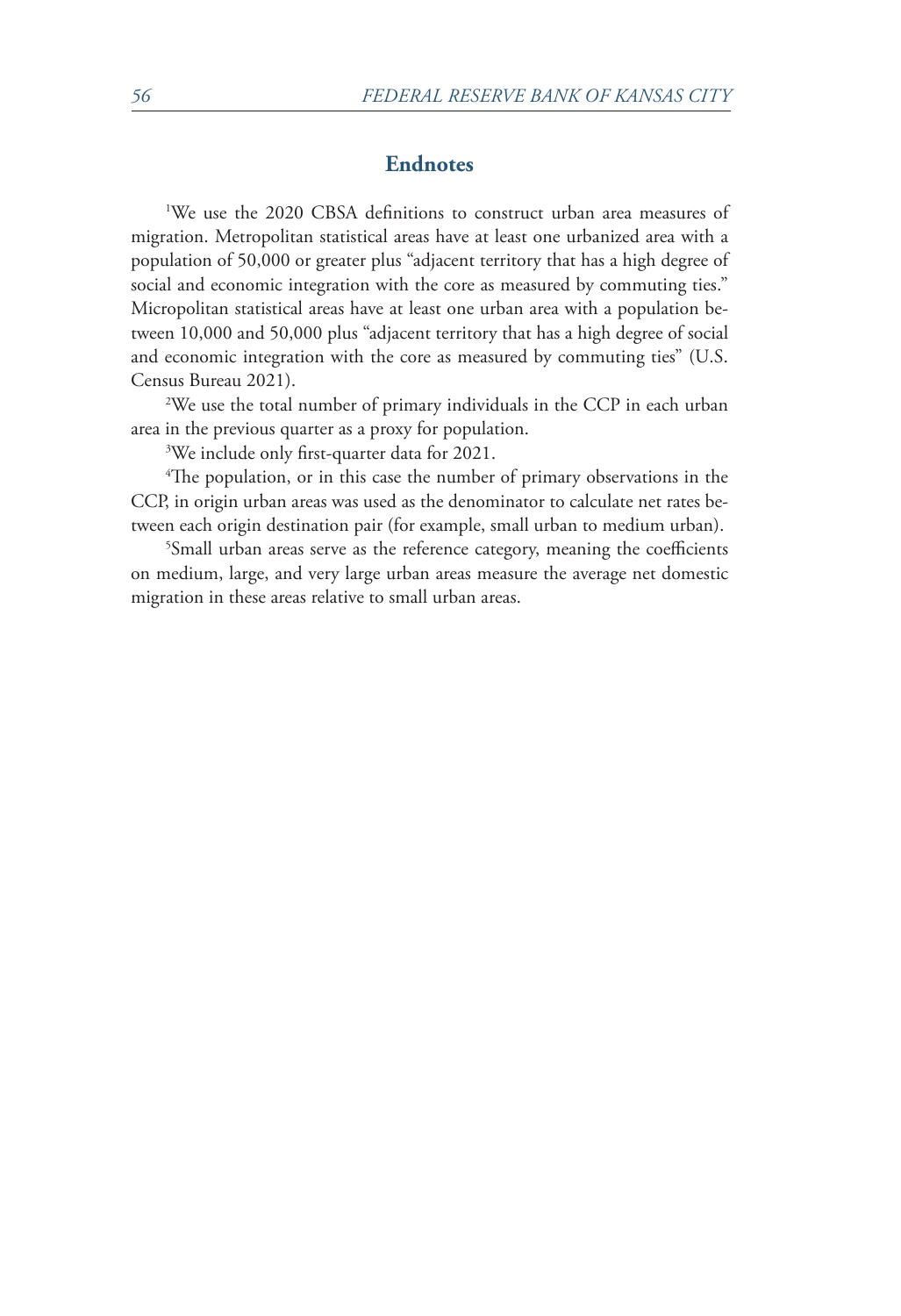#### **References**

- Banzhaf, H. Spencer, and Randall P. Walsh. 2008. "Do People Vote with Their Feet? An Empirical Test of Tiebout." *American Economic Review*, vol. 98, no. 3, pp. 843–863. Available at https://doi.org/10.1257/aer.98.3.843
- DeWaard, Jack, Janna Johnson, and Stephan Whitaker. 2018. "Internal Migration in the United States: A Comparative Assessment of the Utility of the Consumer Credit Panel." Federal Reserve Bank of Cleveland, working paper no. 18-04. Available at https://doi.org/10.26509/frbc-wp-201804
- Dingle, Jonathan I., and Brent Neiman. 2020. "How Many Jobs Can Be Done at Home?" National Bureau of Economic Research, working paper no. 26948, April. Available at https://doi.org/10.3386/w26948
- Frey, William H. 2019. "For the First Time on Record, Fewer than 10% of Americans Moved in a Year." Brookings Institution, *The Avenue* (blog), November 22.
- Glaeser, Edward. 2011. *Triumph of the City*. New York: Penguin Press. Glaeser, Edward L., and Albert Saiz. 2004. "The Rise of the Skilled City." *Brook-*
- *ings-Wharton Papers on Urban Affairs*, vol. 2004, pp. 47–105. Available at https://doi.org/10.1353/urb.2004.0005
- Gupta, Arpit, Vrinda Mittal, Jonas Peeters, and Stijn Van Nieuwerburgh. 2021. "Flattening the Curve: Pandemic-Induced Revaluation of Urban Real Estate." National Bureau of Economic Research, working paper no. 28675, April. Available at https://doi.org/10.3386/w28675
- Haslag, Peter, and Daniel Weagley. 2021. "From L.A. to Boise: How Migration Has Changed During the Pandemic." SSRN, October 1. Available at https:// doi.org/10.2139/ssrn.3808326
- Henderson, J. Vernon. 2007. "Understanding Knowledge Spillovers." *Regional Science and Urban Economics*, vol. 37, no. 4, pp. 497–508. Available at https:// doi.org/10.1016/j.regsciurbeco.2006.11.010
- Kolko, Jed. 2012. "Broadband and Local Growth." *Journal of Urban Economics*, vol. 71, no. 1, pp. 100–113. Available at https://doi.org/10.1016/j. jue.2011.07.004
- McGranahan, David A., Timothy R. Wojan, and Dayton M. Lambert. 2011. "The Rural Growth Trifecta: Outdoor Amenities, Creative Class and Entrepreneurial Context." *Journal of Economic Geography*, vol. 11, no. 3, pp. 529–557. Available at https://doi.org/10.1093/jeg/lbq007
- Moretti, Enrico. 2012. *The New Geography of Jobs*. Boston: Houghton Mifflin Harcourt.
- Mull, Amanda. 2020. "The High Cost of Panic-Moving." *The Atlantic*, June 15.
- Patino, Marie, Aaron Kessler, and Sarah Holder. 2021. "More Americans Are Leaving Cities, but Don't Call It an Urban Exodus." *Bloomberg CityLab*, April 26.
- Ramani, Arjun, and Nicholas Bloom. 2021. "The Donut Effect of COVID-19 on Cities." National Bureau of Economic Research, working paper no. 288876, May. Available at https://doi.org/10.3386/w28876
- Rappaport, Jordan. 2018. "The Faster Growth of Larger, Less Crowded Locations." Federal Reserve Bank of Kansas City, *Economic Review*, vol. 103, no. 4, pp. 5–38. Available at https://doi.org/10.18651/ER/4q18Rappaport